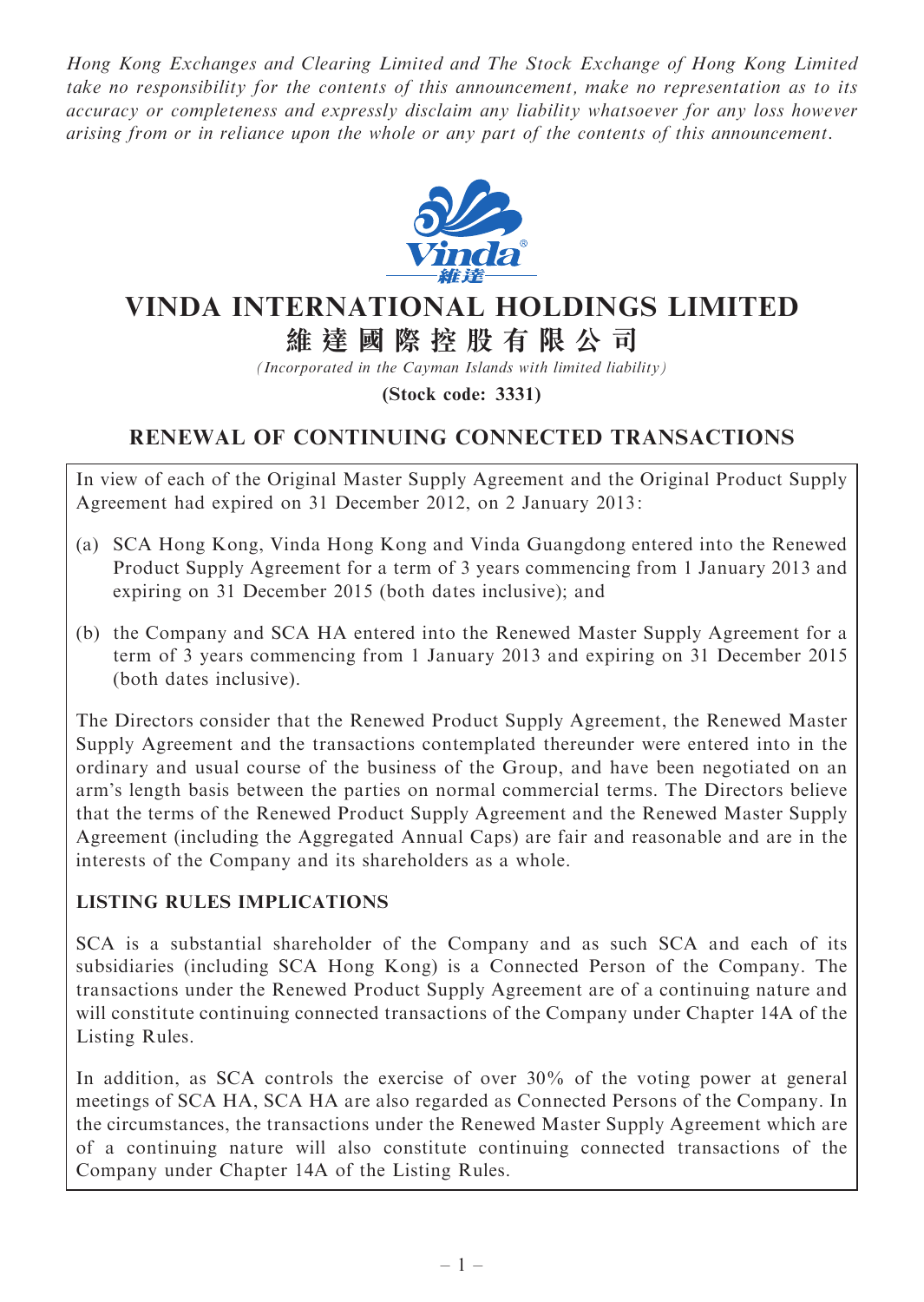Since each of the applicable percentage ratios (other than the profits ratio) calculated with reference to the Aggregated Annual Caps is less than 5%, the continuing connected transactions contemplated under the Renewed Product Supply Agreement and Renewed Master Supply Agreement are only subject to the reporting, announcement and annual review requirements and exempt from the independent shareholders' approval requirement under Rule 14A.34 of the Listing Rules.

Details of the continuing connected transactions under the Renewed Product Supply Agreement and the Renewed Master Supply Agreement will be disclosed in the Company's next published annual report in compliance with the requirements under the Listing Rules.

### INTRODUCTION

Reference is made to the announcement of the Company dated 30 April 2010 regarding the Original Master Supply Agreement and the announcement of the Company dated 30 June 2010 regarding the Original Product Supply Agreement.

In view of each of the Original Master Supply Agreement and the Original Product Supply Agreement had expired on 31 December 2012, on 2 January 2013:

- (a) SCA Hong Kong, Vinda Hong Kong and Vinda Guangdong entered into the Renewed Product Supply Agreement for a term of 3 years commencing from 1 January 2013 and expiring on 31 December 2015 (both dates inclusive); and
- (b) the Company and SCA HA entered into the Renewed Master Supply Agreement for a term of 3 years commencing from 1 January 2013 and expiring on 31 December 2015 (both dates inclusive).

#### RENEWED PRODUCT SUPPLY AGREEMENT

#### Date

2 January 2013

#### Parties

- 1. SCA Hong Kong
- 2. Vinda Hong Kong
- 3. Vinda Guangdong

#### Duration

The Renewed Product Supply Agreement is for a term of 3 years commencing from 1 January 2013 and expiring on 31 December 2015.

#### Services to be provided by Vinda Hong Kong

Pursuant to the provisions of the Renewed Product Supply Agreement, Vinda Hong Kong has agreed to manufacture the Products by way of processing trade. The raw and auxiliary materials, packaging materials and certain specified tools will be provided and imported (to the PRC) by SCA Hong Kong. Vinda Hong Kong will manufacture the Products and export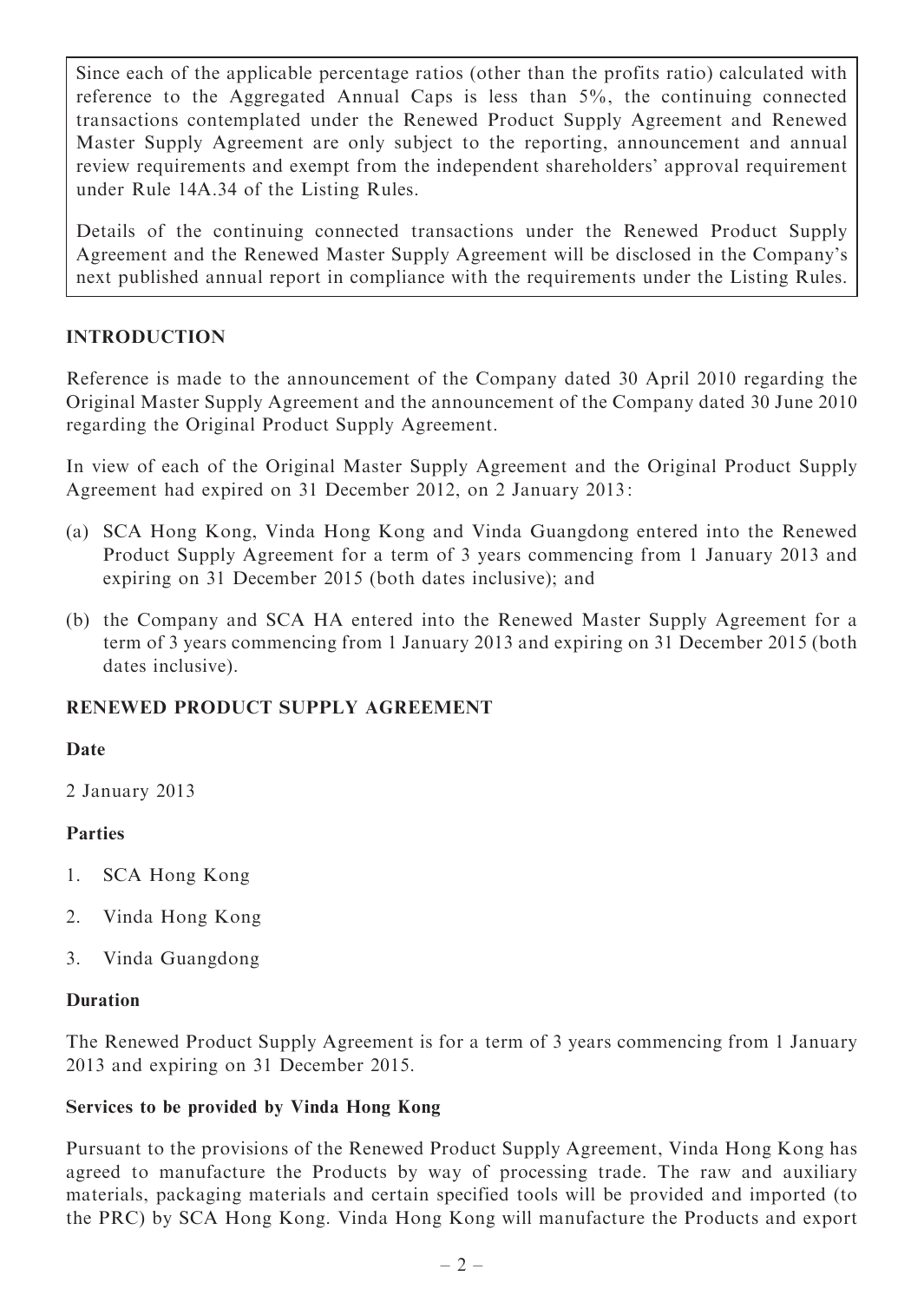the finished Products to SCA Hong Kong or its affiliates, who will be responsible for the sale of the finished Products. SCA Hong Kong will bear the costs for transportation, customs clearance and insurance in relation to the delivery of the Products.

#### Processing fees to be paid by SCA Hong Kong

The quantity of the Products to be manufactured by Vinda Hong Kong and the processing fee to be paid by SCA Hong Kong under the Renewed Product Supply Agreement will be specified in the purchase orders to be placed by SCA Hong Kong or its affiliates from time to time. The processing fee will be paid in accordance to the payment schedule stated in the invoice to be issued by Vinda Hong Kong to SCA Hong Kong or its affiliates from time to time.

The terms of the Renewed Product Supply Agreement and the processing fee are negotiated between Vinda Hong Kong and SCA Hong Kong on an arm's length basis and on normal commercial terms, comparable to the prevailing market rates or at rates similar to those offered by the SCA Group or the Group (as the case may be) to Independent Third Parties.

### RENEWED MASTER SUPPLY AGREEMENT

#### Date

2 January 2013

### Parties

- 1. SCA HA
- 2. the Company

#### Duration

The Renewed Master Supply Agreement is for a term of 3 years commencing from 1 January 2013 and expiring on 31 December 2015.

#### Nature of the Renewed Master Supply Agreement

Pursuant to the Renewed Master Supply Agreement, the Company will sell and SCA HA will purchase such quantity of household consumable paper products which SCA HA may order from time to time, subject to the terms of the Renewed Master Supply Agreement.

While the Group agrees to take all steps reasonably required to fulfill its obligations under the Renewed Master Supply Agreement in the normal course, the Group will not be obliged to give SCA HA any priority over any other customers of the Company with regard to the supply or delivery of the household consumable paper products.

#### Terms of sale

All sales of the household consumable paper products pursuant to the Renewed Master Supply Agreement will be made in accordance with the prices and other terms negotiated on an arm's length basis and on normal commercial terms, comparable to the prevailing market rates or at rates similar to those offered by the Group to Independent Third Parties, and as agreed between SCA HA and the Group.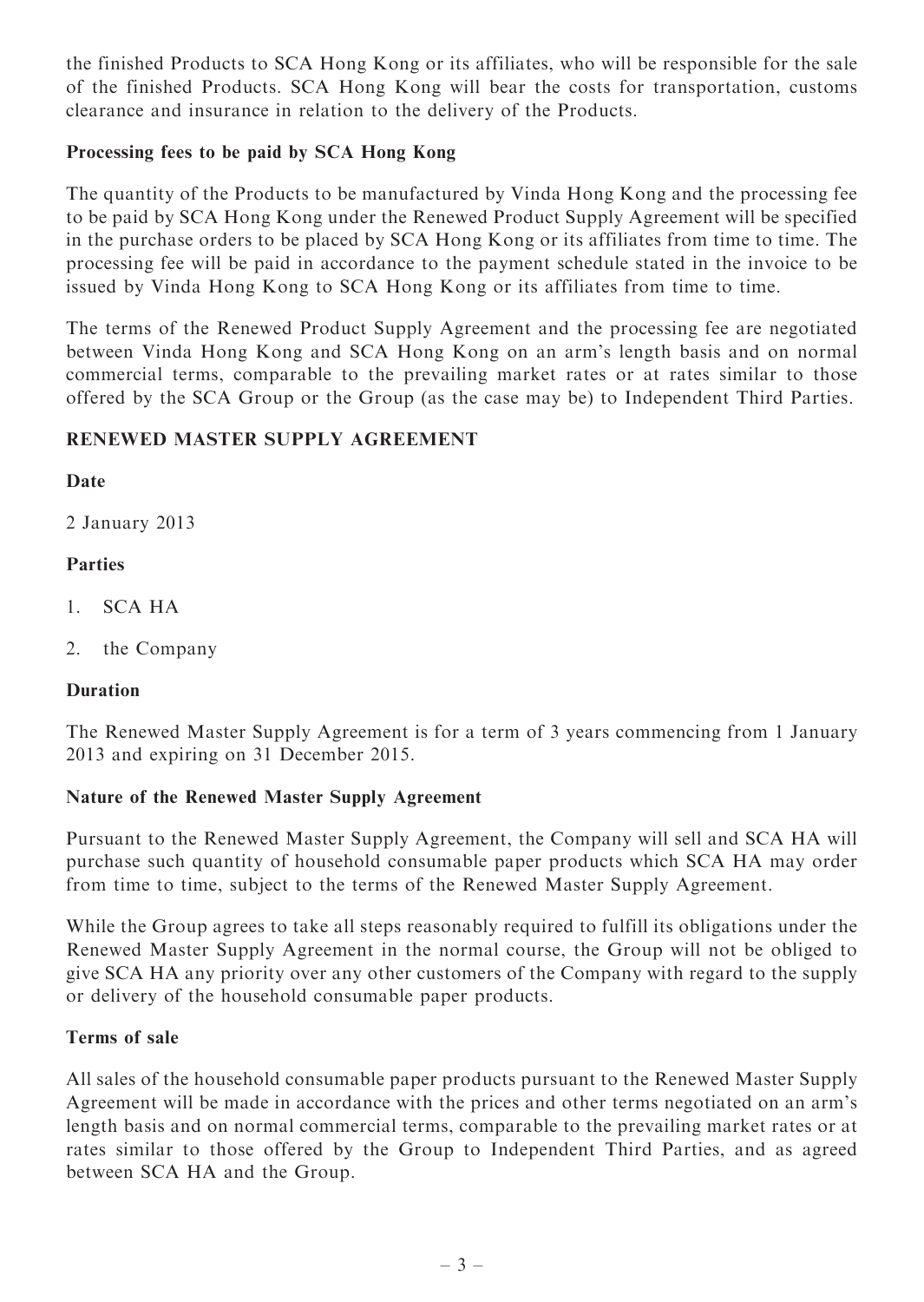#### AGGREGATED ANNUAL CAPS AND DETERMINATION

The Aggregated Annual Caps under the Renewed Product Supply Agreement and the Renewed Master Supply Agreement are as follows:

|                                                                                       | Annual Caps for the year ending 31 December |                |                |
|---------------------------------------------------------------------------------------|---------------------------------------------|----------------|----------------|
|                                                                                       | 2013                                        | 2014           | 2015           |
| Processing fees payable to the Group<br>under the Renewed Product Supply<br>Agreement | HK\$16,000,000                              | HK\$19,200,000 | HK\$23,040,000 |
| Purchase price payable to the Group<br>under the Renewed Master Supply<br>Agreement   | HK\$30,000,000                              | HK\$36,000,000 | HK\$43,200,000 |

Aggregated amount: HK\$46,000,000 HK\$55,200,000 HK\$66,240,000

In determining the proposed Aggregated Annual Caps of the continuing connected transactions contemplated under the Renewed Product Supply Agreement and Renewed Master Supply Agreement for each of the three financial years ending 31 December 2013, 2014 and 2015, the Board has taken into account for reference of the following principle factors:

- (a) the historical transactions and transaction amounts between the Group and the SCA Group under the Original Product Supply Agreement and the Original Master Supply Agreement; and
- (b) the expected rate of growth of the Group's sales and overall business.

#### REASONS FOR AND BENEFITS OF THE RENEWED SUPPLY AGREEMENTS

The continuing connected transactions contemplated under the Renewed Product Supply Agreement and the Renewed Master Supply Agreement are expected to occur on a regular and continuing basis in the ordinary and usual course of business of the Group.

The Directors, including the independent non-executive Directors but excluding Mr. Ulf Olof Lennart Soderstrom and Mr. Chiu Bun (as alternate to Mr. Johann Christoph Michalski), two non-executive Directors, who had elected to abstain from voting, consider and believe that (a) it is beneficial to continue the continuing connected transactions as these transactions have facilitated and will continue to facilitate the overall operations and growth of the Group's business; (b) the Renewed Product Supply Agreement and Renewed Master Supply Agreement will continue to provide opportunities for the Group to partner with the SCA Group and thereby allow the Group to secure additional business, and hence revenue, for the Group; (c) the Renewed Product Supply Agreement and Renewed Master Supply Agreement and the transactions contemplated thereunder were entered into in the ordinary and usual course of the business of the Group, and have been negotiated on an arm's length basis between the parties on normal commercial terms; and (d) the respective terms of the Renewed Product Supply Agreement and Renewed Master Supply Agreement (including the Aggregated Annual Caps) are fair and reasonable and are in the interests of the Company and its shareholders as a whole.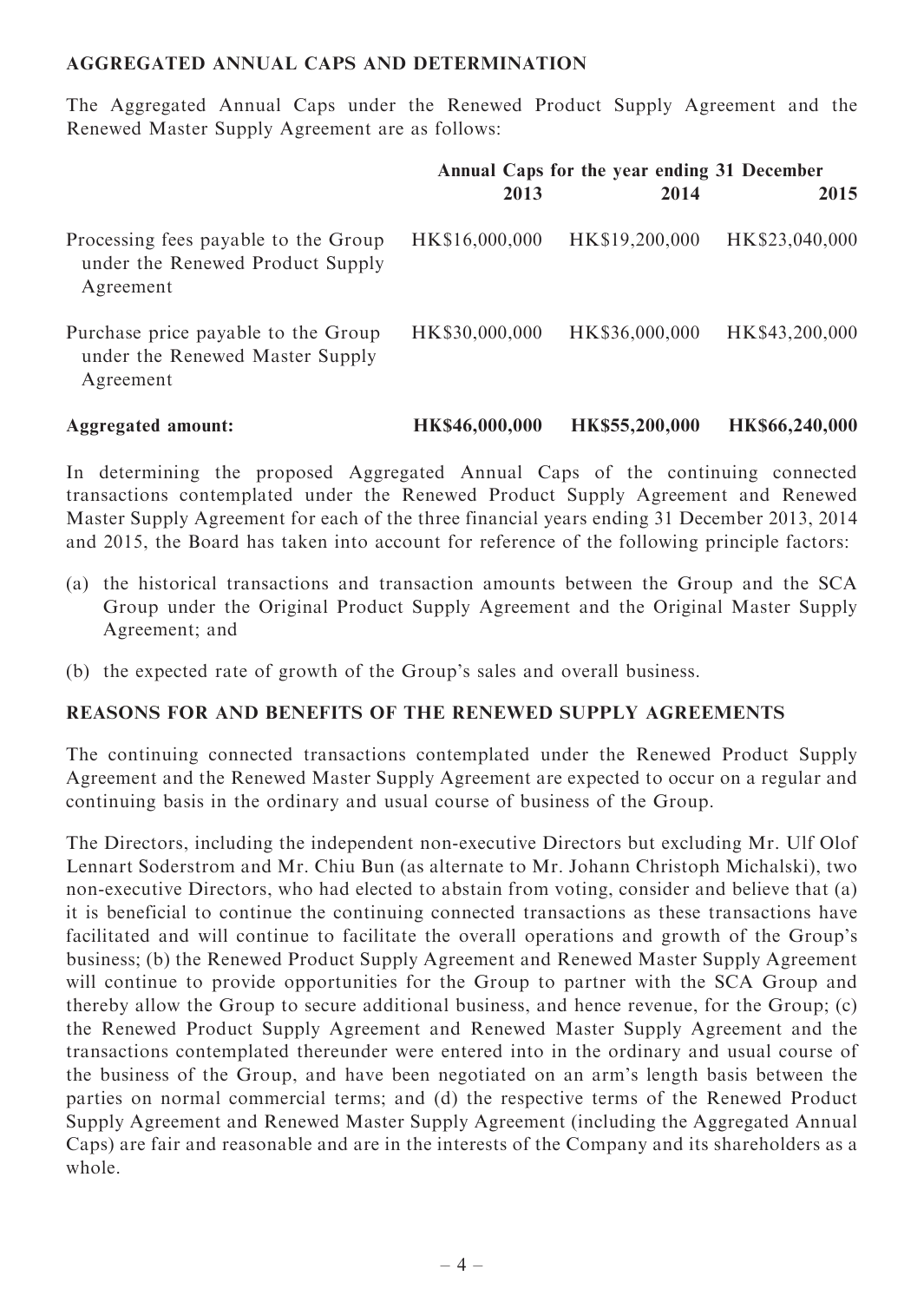None of the Directors has a material interest in the continuing connected transactions contemplated under the Renewed Product Supply Agreement and Renewed Master Supply Agreement and hence no Director is required to abstain from voting on such board resolutions in accordance with the Listing Rules. However, as Mr. Ulf Olof Lennart Soderstrom, a nonexecutive Director, is the president of SCA Asia Pacific and Mr. Chiu Bun (as alternate to Mr. Johann Christoph Michalski, a non-executive Director), is General Counsel, SCA Asia Pacific, they have elected to abstain from voting on the relevant board resolutions.

#### LISTING RULES IMPLICATIONS

SCA is a substantial shareholder of the Company and as such SCA and each of its subsidiaries (including SCA Hong Kong) is a Connected Person of the Company. The transactions under the Renewed Product Supply Agreement are of a continuing nature and will constitute continuing connected transactions of the Company under Chapter 14A of the Listing Rules.

In addition, as SCA controls the exercise of over 30% of the voting power at general meetings of SCA HA, SCA HA are also regarded as Connected Persons of the Company. In the circumstances, the transactions under the Renewed Master Supply Agreement which are of a continuing nature will also constitute continuing connected transactions of the Company under Chapter 14A of the Listing Rules.

Since each of the applicable percentage ratios (other than the profits ratio) calculated with reference to the Aggregated Annual Caps is less than 5%, the continuing connected transactions contemplated under the Renewed Product Supply Agreement and Renewed Master Supply Agreement are only subject to the reporting, announcement and annual review requirements and exempt from the independent shareholders' approval requirement under Rule 14A.34 of the Listing Rules.

Details of the continuing connected transactions under the Renewed Product Supply Agreement and Renewed Master Supply Agreement will be disclosed in the Company's next published annual report in compliance with the requirements under the Listing Rules.

In the event that (i) for any financial year during the respective term of the Renewed Product Supply Agreement and Renewed Master Supply Agreement, the aggregate amount of payable by the SCA Group exceeds the Aggregated Annual Caps for the relevant years, or (ii) if any of the relevant agreements is renewed or there is material change to the terms of the transactions, the Company shall comply with the provisions of Chapter 14A of the Listing Rules dealing with connected transactions.

#### GENERAL INFORMATION

The Group is principally engaged in the manufacturing of tissue paper products in the PRC and its principal products include toilet paper, paper handkerchiefs, facial tissue paper and paper napkins.

SCA is a global consumer goods and paper company which develops, produces and markets personal care products, tissue paper, packaging solutions, publication papers and solid-wood products in more than 70 countries.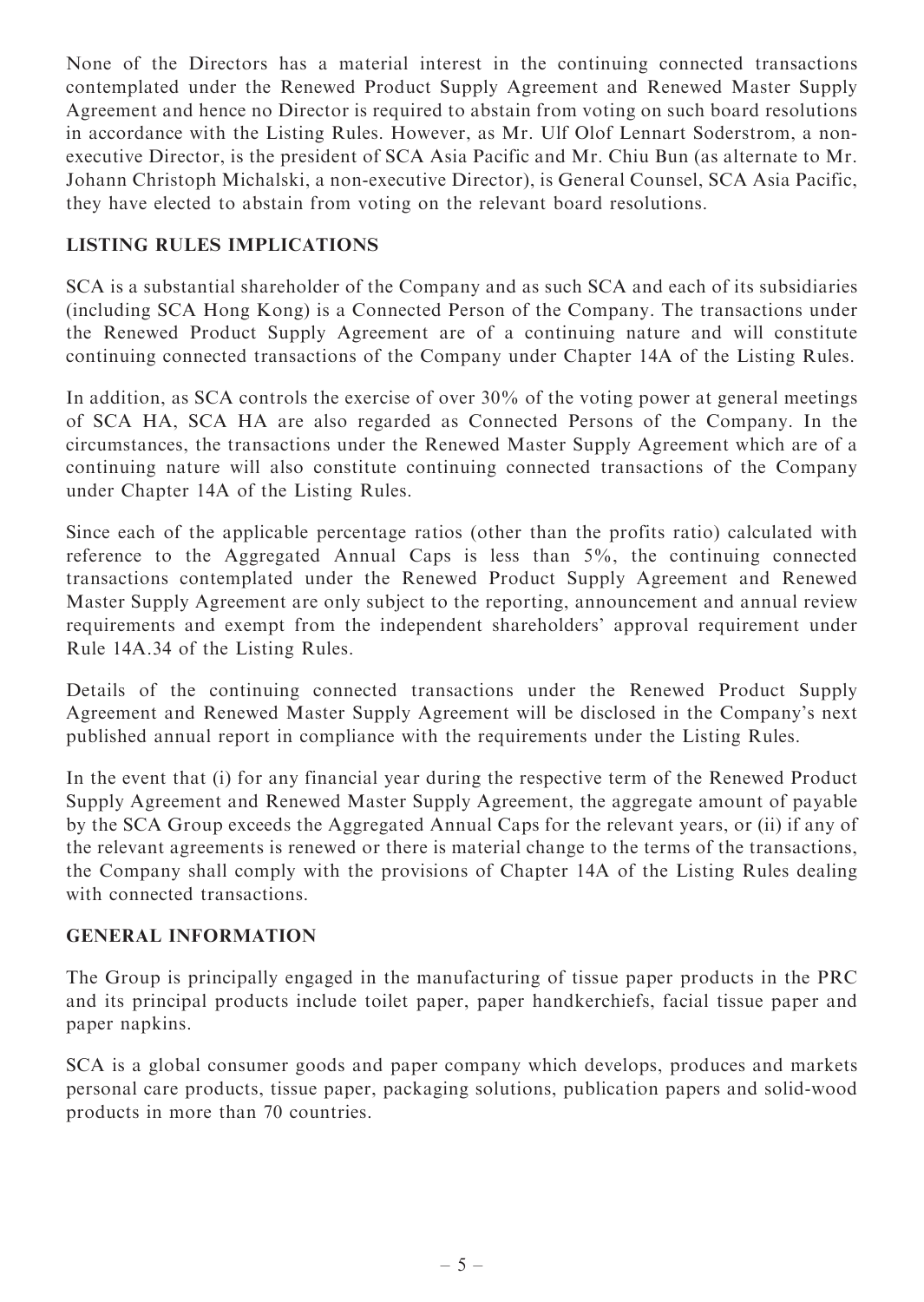## DEFINITIONS

In this announcement, unless the context otherwise requires, the following terms have the following meanings.

| "Aggregated Annual<br>Caps"            | the aggregated annual caps under the Renewed Product Supply<br>Agreement and the Renewed Master Supply Agreement                                                                           |
|----------------------------------------|--------------------------------------------------------------------------------------------------------------------------------------------------------------------------------------------|
| "Board"                                | the board of Directors of the Company                                                                                                                                                      |
| "Company"                              | Vinda International Holdings Limited (維達國際控股有限公司), a<br>company incorporated under the laws of the Cayman Islands with<br>limited liability whose shares are listing on the Stock Exchange |
| "Connected Person"                     | shall have the meaning given to it in the Listing Rules                                                                                                                                    |
| "Directors"                            | director(s) of the Company                                                                                                                                                                 |
| "Group"                                | the Company and its subsidiaries                                                                                                                                                           |
| "Independent Third<br>Parties"         | third parties independent of the Company and the Connected Persons<br>of the Company and is not a Connected Person of the Company                                                          |
| "Listing Rules"                        | Rules Governing the Listing of Securities on the Stock Exchange                                                                                                                            |
| "Original Master<br>Supply Agreement"  | master supply agreement dated 30 April 2010 entered into between the<br>Company and SCA HA                                                                                                 |
| "Original Product<br>Supply Agreement" | product supply agreement dated 29 June 2010 entered into between<br>SCA Hong Kong, Vinda Hong Kong and Vinda Guangdong                                                                     |
| "Products"                             | the tissue paper handkerchief products under a trademark owned by<br>the SCA Group as specified in the Renewed Product Supply<br>Agreement and other tissue products                       |
| "PRC"                                  | People's Republic of China                                                                                                                                                                 |
| "SCA"                                  | Svenska Cellulosa Aktiebolaget (Swedish Cellulose Incorporated), a<br>substantial shareholder of the Company                                                                               |
| "SCA Group"                            | SCA and its subsidiaries                                                                                                                                                                   |
| "SCA HA"                               | SCA Hygiene Australasia Pty Limited and SCA Hygiene Australasia<br>Limited, companies owned as to 50% by SCA                                                                               |
| "SCA Hong Kong"                        | SCA Tissue Hong Kong Limited, a wholly-owned subsidiary of SCA                                                                                                                             |
| "Renewed Master<br>Supply Agreement"   | renewed master supply agreement dated 2 January 2013 entered into<br>between the Company and SCA HA                                                                                        |
| "Renewed Product<br>Supply Agreement"  | product supply agreement dated 2 January 2013 entered into between<br>SCA Hong Kong, Vinda Hong Kong and Vinda Guangdong                                                                   |
| "Stock Exchange"                       | The Stock Exchange of Hong Kong Limited                                                                                                                                                    |